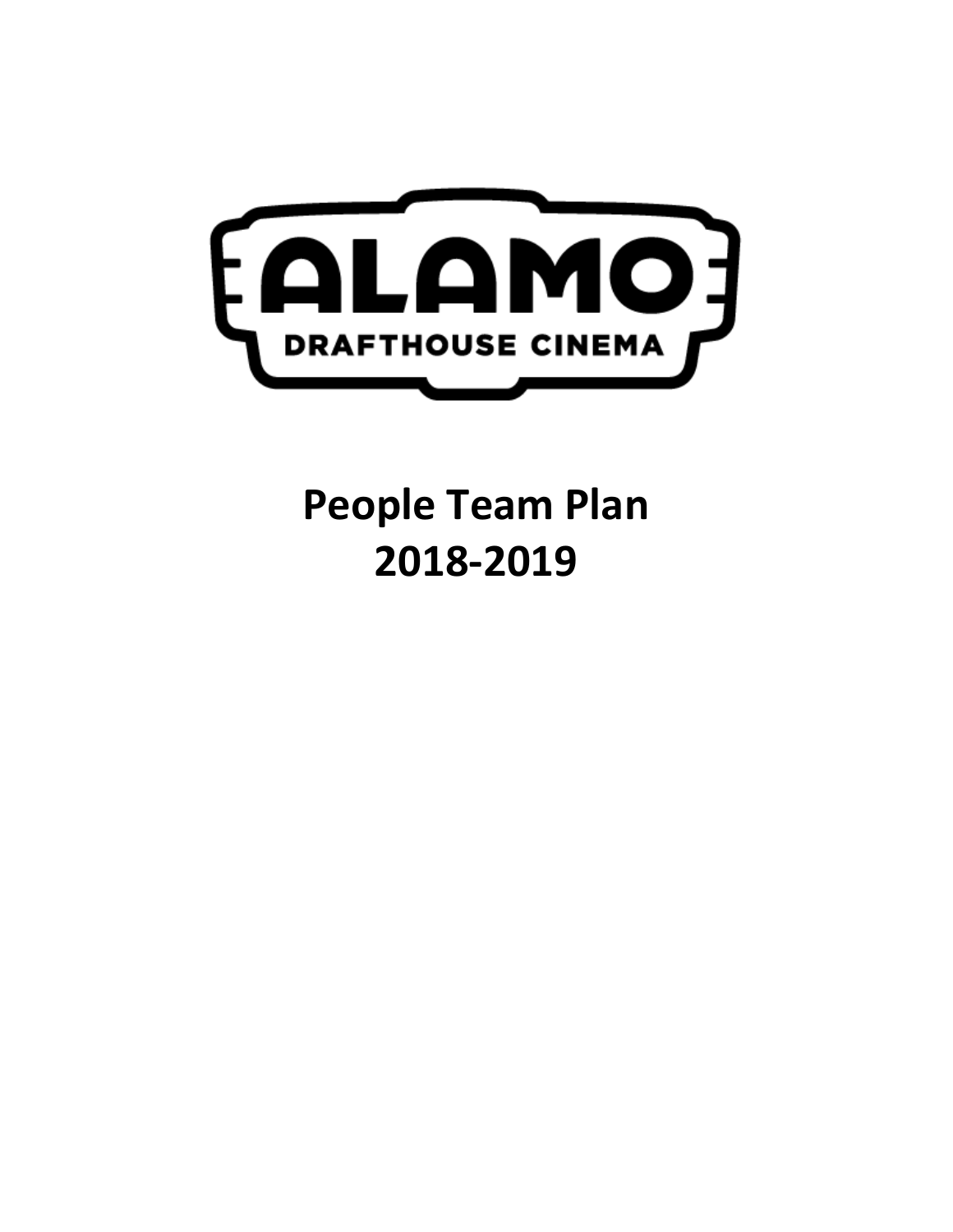

### **Executive Summary**

The People Organization at Alamo Drafthouse is a team comprised of professionals in a variety of 'people' disciplines. From internal branding and attraction to human resources and benefits to training and development to community and culture, our team touches every part of the employee experience. Our goal is to create an enviable and world class people organization that's unique and true to our external identity, valuable to employees, buy-in from our top-level leaders and the right people on the team, Alamo Drafthouse will emerge as a leader related to its employee engagement and happiness.

In order to build a best in class department, a solid structure and plan is needed. You'll find the recommendations for a comprehensive People Organization throughout this plan.

The first key component is building a diverse and dynamic team. Included, is a proposed organizational chart. Once the team framework is in place, the subsequent plans are to:

- Completely overhaul technology in the people/payroll spaces for better data integrity as well as a more communicative and robust employee experience.
- Develop robust leadership and leader-in-training programs, as well as impactful soft skill courses.
- Choose your own adventure career pathing and succession planning.
- New and more efficient processes and documented policies and processes related to all things 'people'.
- Rebrand and reposition the 'People Team' internally and better partner with the business to ensure both the most optimal people practices as well as compliance.
- And so much more…

Keeping the People Team engaged and directly connected with the key leaders throughout the entire organization, during the development process and beyond, will be pivotal to our success.

You'll also find throughout this document, ideas and recommendations for communication, technology, learning and development, comp & benefits, engagement, culture, community,

Because building a world class People Organization is everyone's goal, I feel confident that what's been recommended in this proposal, will get us to the finish line in the shortest amount of time possible, while ensuring each area of the business and its associates are supported, developed and on track to be even more successful.

I look forward to your feedback and ultimately your support in making the 'Best damn culture that ever has or ever will exist, where people don't want to leave and when they do they want to come back'!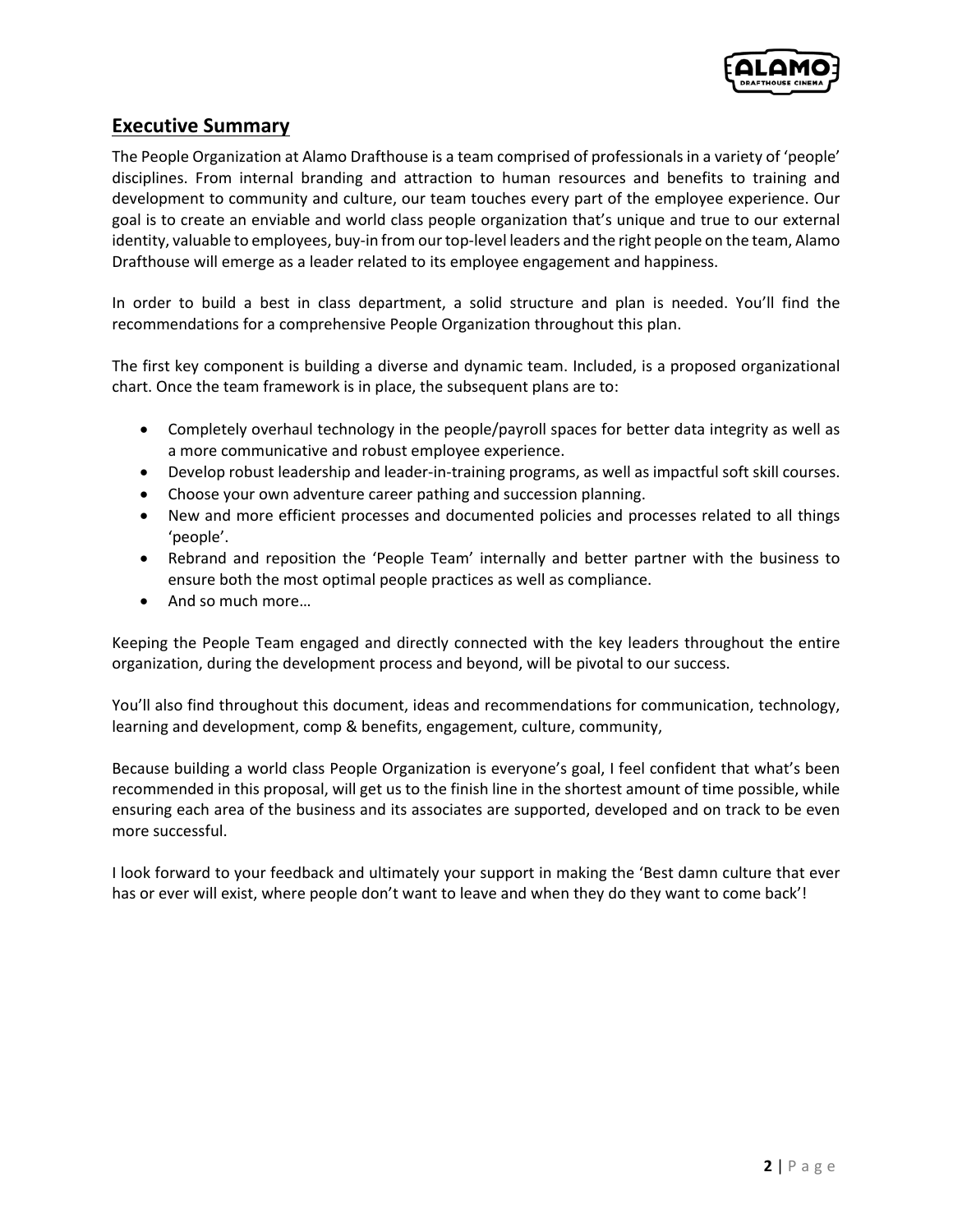

## **2018 & 2019 Organizational Chart**



**New Role- Not Budgeted in 2018**

**Current Role- Budgeted Positions**

**New Role- Budgeted (or \$ budgeted)**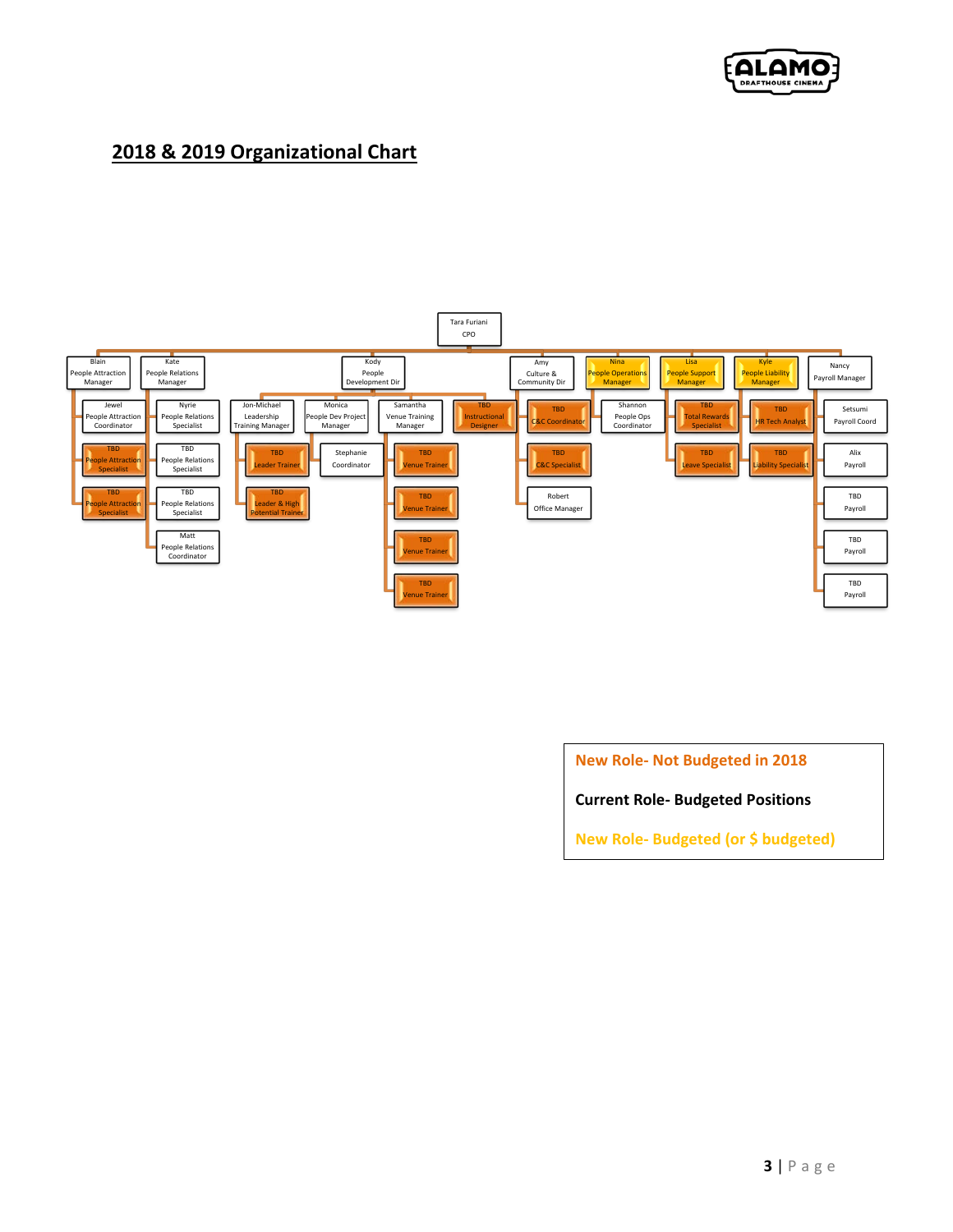

# **Initial Areas of Focus & Opportunities for Immediate Impact**

| <b>Team Restructuring</b><br><b>Team Assessment</b><br>Team Re-Organization<br>٠<br><b>Team Hiring</b><br>$\bullet$                                                                                                                                                                                                                                                                                                                                                         | Q3 & Beyond           |
|-----------------------------------------------------------------------------------------------------------------------------------------------------------------------------------------------------------------------------------------------------------------------------------------------------------------------------------------------------------------------------------------------------------------------------------------------------------------------------|-----------------------|
| <b>Team Development</b><br>Train the Trainer Boot Camp<br>$\bullet$<br><b>Communication &amp; Partnering Boot Camp</b><br>$\bullet$<br><b>Recruiting Boot Camp</b><br>٠<br>Leadership Boot Camp<br>$\bullet$<br><b>Team Dynamics Boot Camp</b><br>٠<br>PI or Behavioral Analysis Boot Camp<br>$\bullet$<br>HR Compliance Boot Camp<br>$\bullet$<br>Culture Boot Camp<br>$\bullet$<br>Diversity & Inclusion Boot Camp<br>$\bullet$<br>People Strategy Boot Camp<br>$\bullet$ | August 2018 & Ongoing |
| HR Technology & Data Clean Up<br>Data Cleanup (ADP, Aloha, Talent Reef)<br>$\bullet$<br>Review & Evaluate HR Tech Options (HRIS, ATS, LMS) that can work together (API, iFrame) for<br>$\bullet$<br>a seamless UX<br>Work with Mikey & Alamo Tech on Solutions, Requirements & Security<br>$\bullet$                                                                                                                                                                        | Q3 & Beyond           |
| <b>Choose Your Own Adventure (Career Paths/Succession Planning)</b><br><b>High Potentials</b><br>٠<br><b>Career Paths</b><br>$\bullet$<br>Soft Skills Training<br>$\bullet$<br><b>Cross Departmental Opportunities</b><br>$\bullet$<br><b>Succession Planning</b><br>$\bullet$<br>Exposure to Leaders, Other Functional Areas<br>$\bullet$                                                                                                                                  | Q4 & Beyond           |
| <b>Leadership and Management Training</b><br>High Potential Identification<br>Soft Skills<br>Mentorship<br><b>Job Sharing</b>                                                                                                                                                                                                                                                                                                                                               | Q3 & Beyond           |
| <b>Thought Leadership &amp; Building World Class Awareness</b><br>HR is a 4-Letter Word Podcast & YouTube Channel<br>Conference/Panel Speaking Opportunities<br>$\bullet$                                                                                                                                                                                                                                                                                                   | Q3 & Beyond           |
| <b>Soft Skills Training</b><br>Sales/Upselling<br>Interviewing, Hiring<br>$\bullet$<br>Speaking & Facilitation                                                                                                                                                                                                                                                                                                                                                              | Q4 & Beyond           |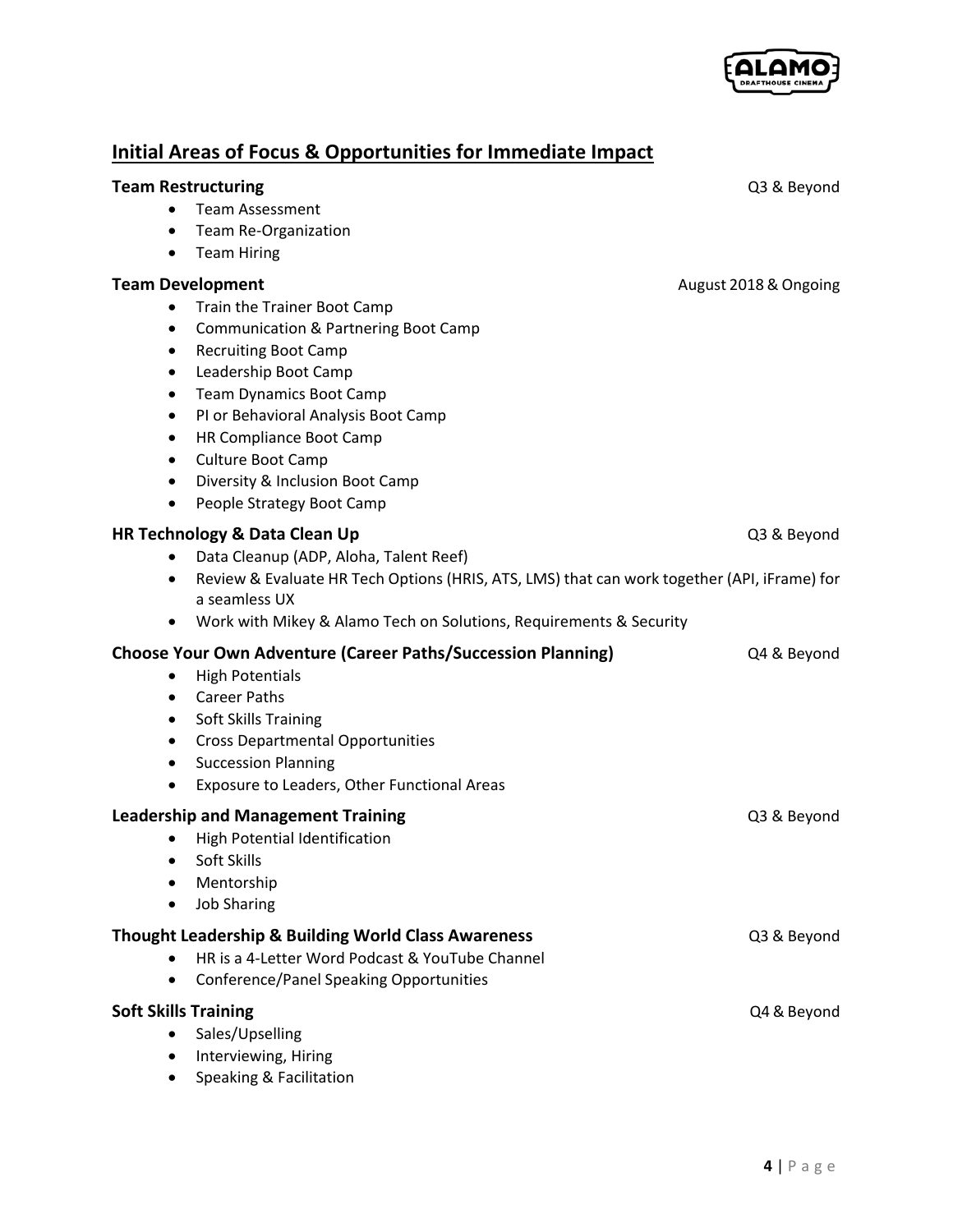

| <b>Compensation &amp; Total Rewards</b>                                                      | Q3 2018 & Beyond |
|----------------------------------------------------------------------------------------------|------------------|
| Review and Evaluate our Compensation, Companywide                                            |                  |
| Develop Recommendations for Salary Ranges & Total Comp Packages by Geo & Level<br>$\bullet$  |                  |
| Evaluate our Current Benefit Offerings and Make Recommendations, As Needed<br>$\bullet$      |                  |
| <b>Corporate Projects Team</b>                                                               | Q3 & Beyond      |
| Leveraging Internal Resources                                                                |                  |
| Opportunities for Cross Department Help & Support<br>$\bullet$                               |                  |
| Exposure to Other Areas (Potential Career Growth)<br>٠                                       |                  |
| Loyalty to Alamo                                                                             |                  |
| <b>People Process Development &amp; Refinement</b>                                           | Q3 & Beyond      |
| Handbook Redevelopment                                                                       |                  |
| Define Processes and Policies for ALL Aspects of the Employee Experience<br>$\bullet$        |                  |
| <b>Employment Brand, Attraction &amp; Recruiting</b>                                         | Q3 & Beyond      |
| Hiring Tools (PI, Berke, Wonderlic, DiSC)                                                    |                  |
| <b>Culture Based Hiring</b><br>$\bullet$                                                     |                  |
| Interview & Hiring Training for Leaders<br>$\bullet$                                         |                  |
| <b>Employment Branding, Careers Page</b><br>$\bullet$                                        |                  |
| <b>Employee Attraction Videos &amp; Testimonials</b><br>$\bullet$                            |                  |
| Intern Program<br>$\bullet$                                                                  |                  |
| Alamo Kidtern's<br>$\bullet$                                                                 |                  |
| <b>Orientation &amp; On-Boarding</b>                                                         | Q3 & Beyond      |
| Immersive and On-Going for the 180 Days of Employment                                        |                  |
| Culture Check-Ins with New Hire Groups (in conjunction with C&C Team)<br>٠                   |                  |
| Easy to Use Systems that Allow for a Seamless Hiring Experience<br>٠                         |                  |
| <b>Core Values Rollout</b>                                                                   | Q3 & Beyond      |
| Engagement with Venue Level Leadership to Roll Out CV's Companywide<br>$\bullet$             |                  |
| Core Value Kickoff Meetings with Venue Level Champs Driving the Sessions<br>$\bullet$        |                  |
| Core Value Implementation into ALL Internal Facing Programs, Processes, Systems, Media,<br>٠ |                  |
| Tech, Social, Etc                                                                            |                  |
| <b>Culture, Community &amp; Philanthropy</b>                                                 | Q3 & Beyond      |
| Further Develop our Culture and Ways to 'Live It' as an Organization                         |                  |
| Engage and Support ALL Venues, Regardless of GEO So ALL Feel Like 'Alamo'<br>٠               |                  |
| Consider Adding a Culture Statement and Internal, Employee Facing Mission and Vision<br>٠    |                  |
| <b>Consider National Charitable Initiatives</b><br>٠                                         |                  |
| <b>Social Engagement</b>                                                                     | Q4 & Beyond      |
| Setup Facebook Careers & Workplace Pages (Could Tie in w/ Info Portal)<br>٠                  |                  |
| Develop & Monitor on Glassdoor, Indeed, LinkedIn, Etc<br>٠                                   |                  |
| Setup, Develop & Monitor Attraction Based Twitter Instagram, SnapChat, Etc<br>٠              |                  |
| Setup Develop & Monitor Employee Facing Twitter, Instagram, SnaChat, Etc                     |                  |
| <b>Employee Related Hashtags</b>                                                             |                  |